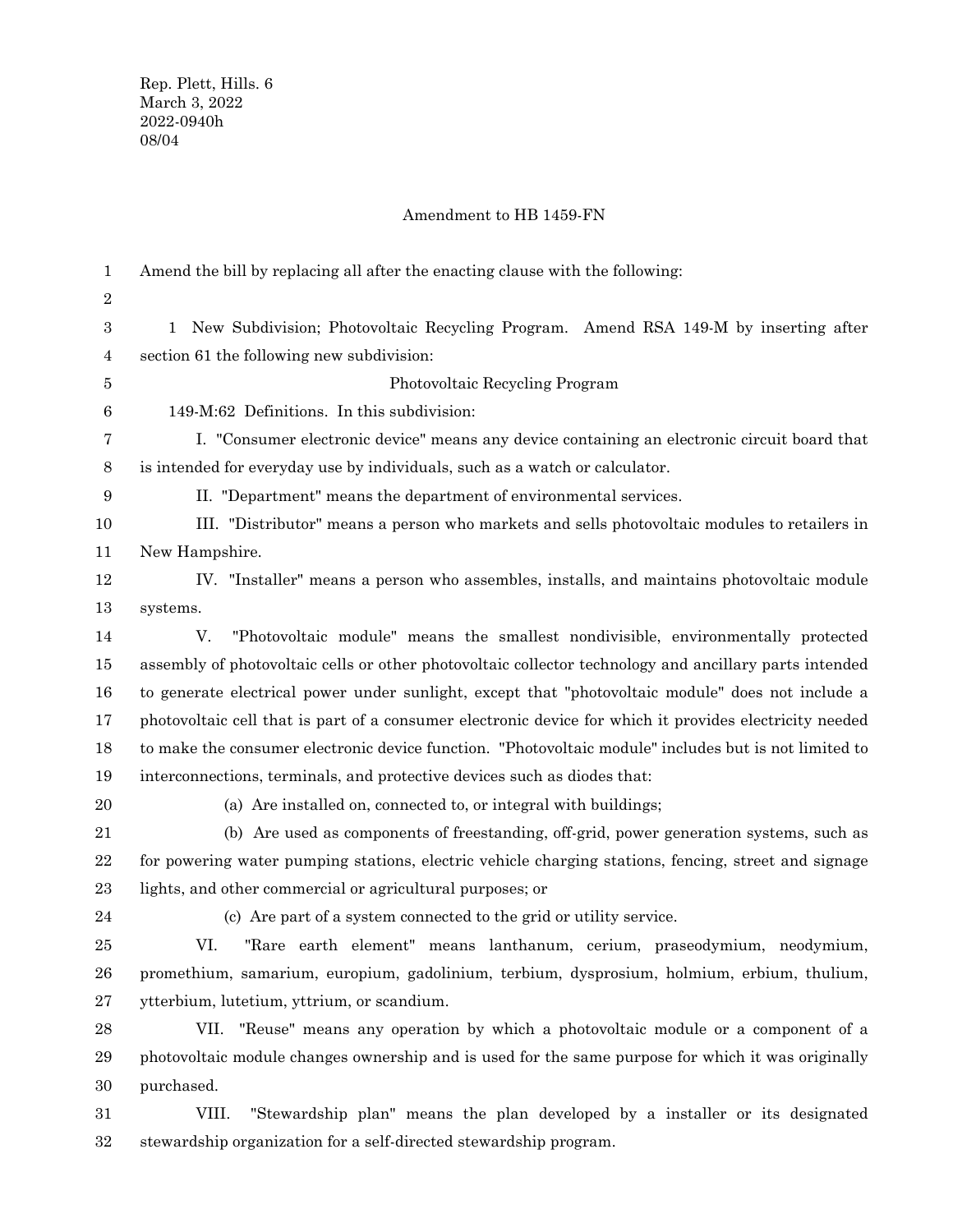## **Amendment to HB 1459-FN - Page 2 -**

IX. "Stewardship program" means the activities conducted by a installer or a stewardship organization to fulfill the requirements of this subdivision and implement the activities described in its stewardship plan. 1 2 3

4

149-M:63 Photovoltaic Module Stewardship Plan.

I. The department shall develop guidance for a photovoltaic module stewardship and takeback program to guide installers in preparing and implementing a self-directed program to ensure the convenient, safe, and environmentally sound takeback and recycling of photovoltaic modules and their components and materials. By January 1, 2024, the department shall establish a process to develop guidance for photovoltaic module stewardship plans by working with installers, stewardship organizations, and other stakeholders on the content, review, and approval of stewardship plans. The department's process shall be fully implemented and stewardship plan guidance completed by July 1, 2025. 5 6 7 8 9 10 11 12

II. A stewardship organization may be designated to act as an agent on behalf of an installer or installers in operating and implementing the stewardship program required under this subdivision. Any stewardship organization that has obtained such designation shall provide to the department a list of the installers and brand names that the stewardship organization represents within 60 days of its designation by a installer as its agent, or within 60 days of removal of such designation. 13 14 15 16 17 18

III. Each installer shall prepare and submit a stewardship plan to the department by the later of July 1, 2030, or within 30 days of its first sale of a photovoltaic module in or into the state. 19 20

21

(a) A stewardship plan shall, at a minimum:

(1) Describe how installers will finance the takeback and recycling system, and include an adequate funding mechanism to finance the costs of collection, management, and recycling of photovoltaic modules and residuals sold in or into the state by the installer with a mechanism that ensures that photovoltaic modules can be delivered to takeback locations without cost to the last owner or holder; 22 23 24 25 26

(2) Accept all of their photovoltaic modules sold in or into the state after July 1, 2022; 27 28

(3) Describe how the program will minimize the release of hazardous substances into the environment and maximize the recovery of other components, including rare earth elements and commercially valuable materials; 29 30 31

(4) Provide for takeback of photovoltaic modules at locations that are within the region of the state in which their photovoltaic modules were used and are as convenient as reasonably practicable, and if no such location within the region of the state exists, include an explanation for the lack of such location; 32 33 34 35

(5) Identify how relevant stakeholders, including consumers, installers, building demolition firms, and recycling and treatment facilities, will receive information required in order 36 37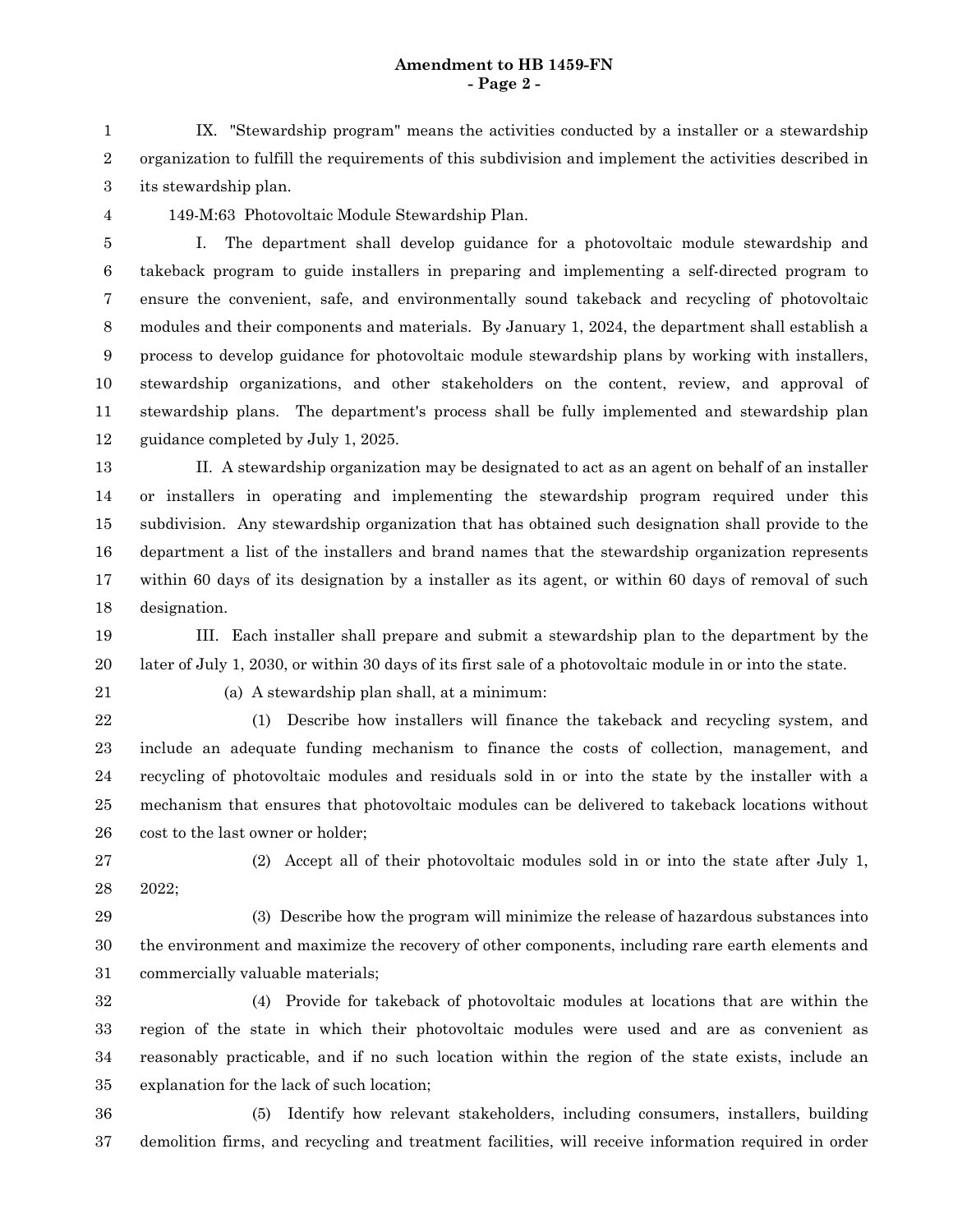## **Amendment to HB 1459-FN - Page 3 -**

for them to properly dismantle, transport, and treat the end-of-life photovoltaic modules in a manner consistent with the objectives described in subparagraph (a)(3); 1 2

(6) Establish performance goals, including a goal for the rate of combined reuse and recycling of collected photovoltaic modules as a percentage of the total weight of photovoltaic modules collected, which rate shall be no less than 85 percent. 3 4 5

6

(b) A installer shall implement the stewardship plan.

(c) A installer may periodically amend its stewardship plan. The department shall approve the amendment if it meets the requirements for plan approval outlined in the department's guidance. When submitting proposed amendments, the installer shall include an explanation of why such amendments are necessary. 7 8 9 10

IV. The department shall approve a stewardship plan if it determines the plan addresses each element outlined in the department's guidance. 11 12

13

V.(a) Beginning April 1, 2032, and by April 1st in each subsequent year, a installer, or its designated stewardship organization, shall provide to the department a report for the previous calendar year that documents implementation of the plan and assesses achievement of the performance goals established in this section. 14 15 16

(b) The report may include any recommendations to the department or the legislature on modifications to the program that would enhance the effectiveness of the program, including management of program costs and mitigation of environmental impacts of photovoltaic modules. 17 18 19

(c) The installer or stewardship organization shall post this report on a publicly accessible website. 20 21

VI. Beginning July 1, 2028, no distributor, installer, or installer may sell or offer for sale a photovoltaic module in or into the state unless the installer of the photovoltaic module has submitted to the department a stewardship plan and received plan approval. 22 23 24

(a) The department shall send a written warning to a installer that is not participating in a plan. The written warning shall inform the installer that it shall submit a plan or participate in a plan within 30 days of the notice. The department may assess a penalty of up to \$10,000 upon a installer for each sale that occurs in or into the state of a photovoltaic module for which a stewardship plan has not been submitted by the installer and approved by the department after the initial written warning. A installer may appeal a penalty issued under this section to the superior court within 180 of receipt of the notice. 25 26 27 28 29 30 31

(b) The department shall send a written warning to a distributor, installer, or installer that sells or installs a photovoltaic module made by a installer that is not participating in a plan. The written warning shall inform the distributor, installer, or installer that they may no longer sell or install a photovoltaic module if a stewardship plan for that brand has not been submitted by the installer and approved by the department within 30 days of the notice. 32 33 34 35 36